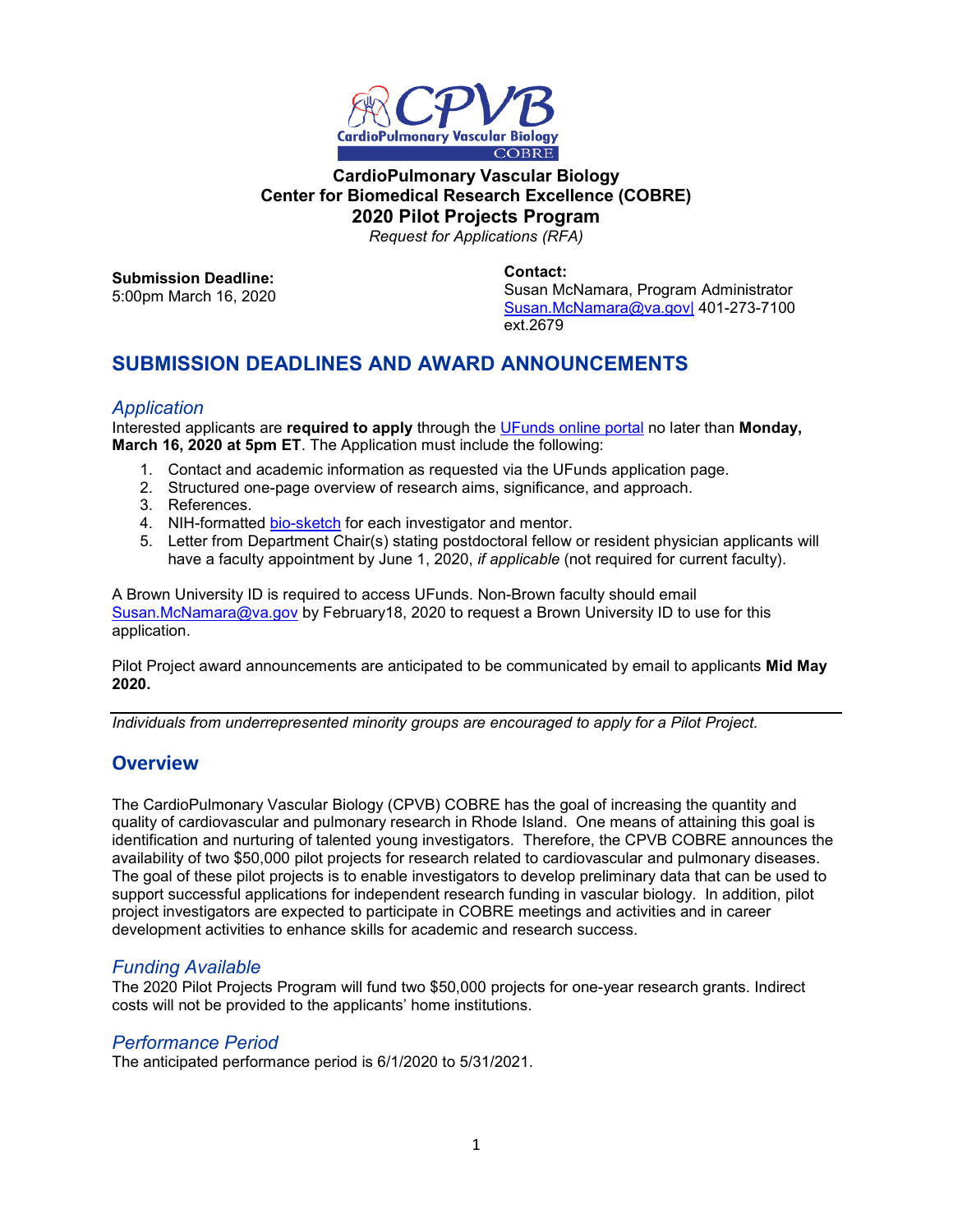# *Available Services for Applicants*

All applicants are strongly encouraged to schedule a consultation with Cell Isolation and Organ Function Core to enhance their responsiveness to this RFA. Applicants are encouraged to review available services on the [CPVB CORE lab-request-form](https://cpvb.org/lab-core/lab-request-form/) for any inquiries. Please contact [elizabeth\\_harrington@brown.edu](mailto:elizabeth_harrington@brown.edu) or [julie\\_braza@brown.edu](mailto:julie_braza@brown.edu) or [amy\\_princiotto@brown.edu](mailto:amy_princiotto@brown.edu)

# **AWARDEE AND MENTOR RESPONSIBILITIES**

Investigators and mentor(s) will be expected to meet on a regular, pre-specified basis to review progress in the goals of the application. A mentorship plan must be established and submitted with the mentor(s) letter of support at the time of application. Junior faculty are expected to have at least one mentor. The mentorship plan should address:

- A communications strategy that fosters consistent and intensive interactions to ensure completion of the project and any relevant training.
- The nature and frequency of the interaction between the mentor(s) and investigators for the duration of the award.
- How the training plan supports the proposed research.

## <span id="page-1-0"></span>*Awardee Responsibilities*

Investigators selected for a Pilot Project award will be required to:

- 1. Obtain IRB and or IACUC approval, as applicable, before funding can be awarded, no later than April 1, 2020. Applicants are strongly encouraged to have these processes underway at the time of application.
- 2. Present a seminar describing the project and results at an CPVB COBRE bi-weekly session as well as, if invited, at the CardioPulmonary Vascular Biology External Advisory Committee Meeting.
- 3. Present a poster at the RI NIH IDeA Symposium, if invited.
- 4. Attend all required program-related seminars and conferences (to be specified).
- 5. Complete annual progress report.
- 6. Acknowledge sponsorship from CardioPulmonary Vascular Biology supported by the IDeA-COBRE grant (P20GM103652) in all research publications during the performance period. Future publications related to this research must also [COVB COBRE acknowledgement](https://cpvb.org/acknowledgement/)
- 7. Report all presentations, publications, and extramural funding that arise from this award to CPVB COBRE administrator.
- 8. Maintain updated VIVO profiles if Brown University-affiliated.

#### *Mentor Responsibilities*

Mentors will be required to provide the awarded investigators with research guidance toward an independent research career through a planned series of meetings and activities as well as frequent discussions and guidance as needed.

# **APPLICATION INSTRUCTIONS**

#### *Proposal Submission Instructions*

Proposals are due through [UFunds](https://ufunds.brown.edu/) no later than **Monday, March 16, 2020 at 5pm ET**. CPVB COBRE will not consider applications that are incomplete. Complete applications must include the following sections:

#### Proposal Content

#### **Face Page**: [\(PHS 398 Form Page 1\)](https://grants.nih.gov/grants/funding/phs398/fp1.pdf)

The Face Page should include Contact PI name, academic title, institution, address, title of project, and the name of the institutional grant management official.

#### **Project Summary, NIH Page 2**: [\(PHS 398 Form Page 2\)](https://grants.nih.gov/grants/funding/phs398/fp2.pdf)

The Project Summary should be a succinct and accurate description of the proposed work. State the application's broad, long-term objectives and specific aims. Concisely describe the research design and methods for achieving the stated goals. The summary should be informative to other persons working in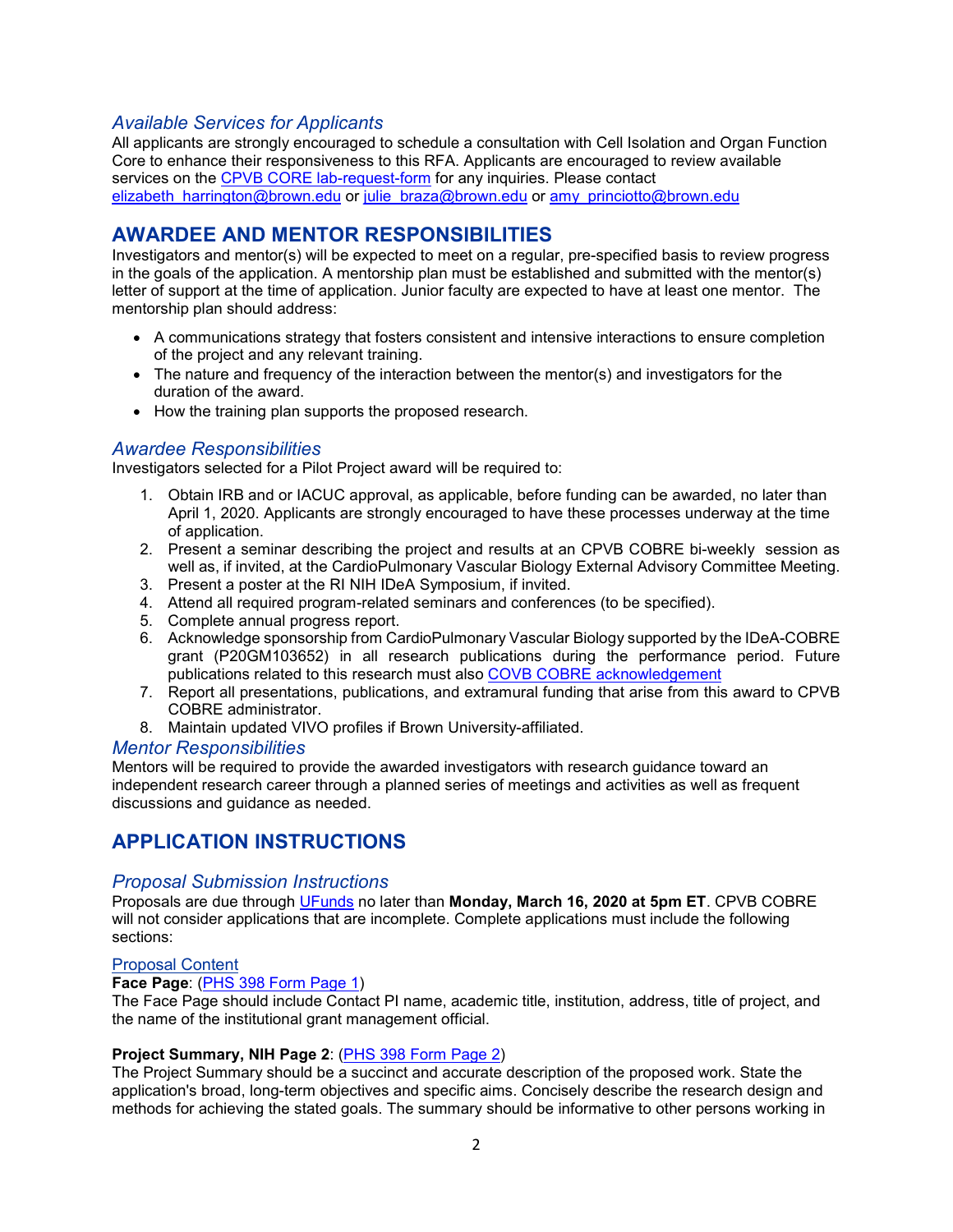the same or related fields and, insofar as possible, understandable to a scientifically or technically literate reader. Avoid describing past accomplishments and the use of first person.

Additionally, the following sections of the Project Summary form should be completed:

- *Relevance:* Describe the relevance of this research to public health. Be succinct (using no more than two or three sentences) and use plain language that can be understood by a general, lay audience.
- *Project/Performance Site Primary Location:* Include the information pertinent to the contact PI's home institution.
- *Additional Project/Performance Site Location:* Include the information pertaining to any additional performance sites. If more than two performance sites will be used, list additional sites on the [PHS 398 Project/Performance Site Format Page.](https://grants.nih.gov/grants/funding/phs398/performancesites.pdf)
- *Senior Key Personnel:* Include the Contact PI and mentor(s) for the project. Anyone listed in Senior Key Personnel must include a [biosketch](https://grants.nih.gov/grants/forms/biosketch-blankformat.docx) in the application.

#### **Budget**: [\(PHS 398 Form Page 4\)](https://grants.nih.gov/grants/funding/phs398/fp4.pdf)

The anticipated budget period is 6/1/2020 to 5/31/2021. The budget must total no more than \$50,000. Indirect costs will not be provided to the applicants' home institution.

PI salary is allowed but will be reviewed carefully considering the scope of PI roles. Investigators providing effort without salary support are considered cost shared and must obtain a letter from an authorized organizational official (e.g., Director of Sponsored Projects Office) approving the cost share. Please reference the [Letters of Support](#page-4-0) section below.

The below guidelines should be used to complete the PHS 398 budget form for each institution involved:

- *Personnel:* Indicate the investigator's name on the "PD/PI" line, number of calendar months dedicated to the proposed research, institutional base salary, requested salary, and associated fringe benefits. Investigators not receiving salary support should still be listed in the budget with effort indicated.
- *Equipment:* Equipment is *not allowed* for this award.
- *Supplies:* Allowable supply costs include computer software necessary for the project, laboratory supplies and services, animal and per diem housing expenses, publication costs, and participant stipends. General office supplies are *not allowed* for this award.
- *Travel:* Up to \$2,000 can be budgeted for travel related to research performance or dissemination of results.
- *Inpatient Care Costs:* Indicate costs related to proposed research, if any.
- *Outpatient Care Costs:* Indicate costs related to proposed research, if any.
- *Other Expenses:* List any other costs itemized by category, if any.
- *Consortium/Contractual Costs:* Include consortium or contractual costs required to accomplish the proposed research, if any.

Salary support for mentors is not allowed.

#### **Budget Justification:** [\(PHS 398 Continuation Format Page\)](https://grants.nih.gov/grants/funding/phs398/398_continuation.docx)

Provide detailed justifications for all items requested in the budget(s).

**Biographical Sketch (5-page maximum):** [\(Biographical Sketch Format Page,](https://grants.nih.gov/grants/forms/biosketch-blankformat.docx) [Instructions](https://grants.nih.gov/grants/how-to-apply-application-guide/forms-e/general/g.240-r&r-seniorkey-person-profile-(expanded)-form.htm#Instructions) and [Sample\)](http://grants.nih.gov/grants/forms/biosketch-sample.docx) A NIH-formatted biosketch is required for each investigator and mentor. If you do not have an eRA Commons user name, you must obtain one to include in the biosketch. Biosketches should not exceed 5 pages.

The personal statement in the biosketch should briefly describe why your experience and qualifications make you particularly well-suited for a Pilot Project award. In the Research Funding section, include other grant support and explain the relationship of each grant to the proposed project, including any scientific or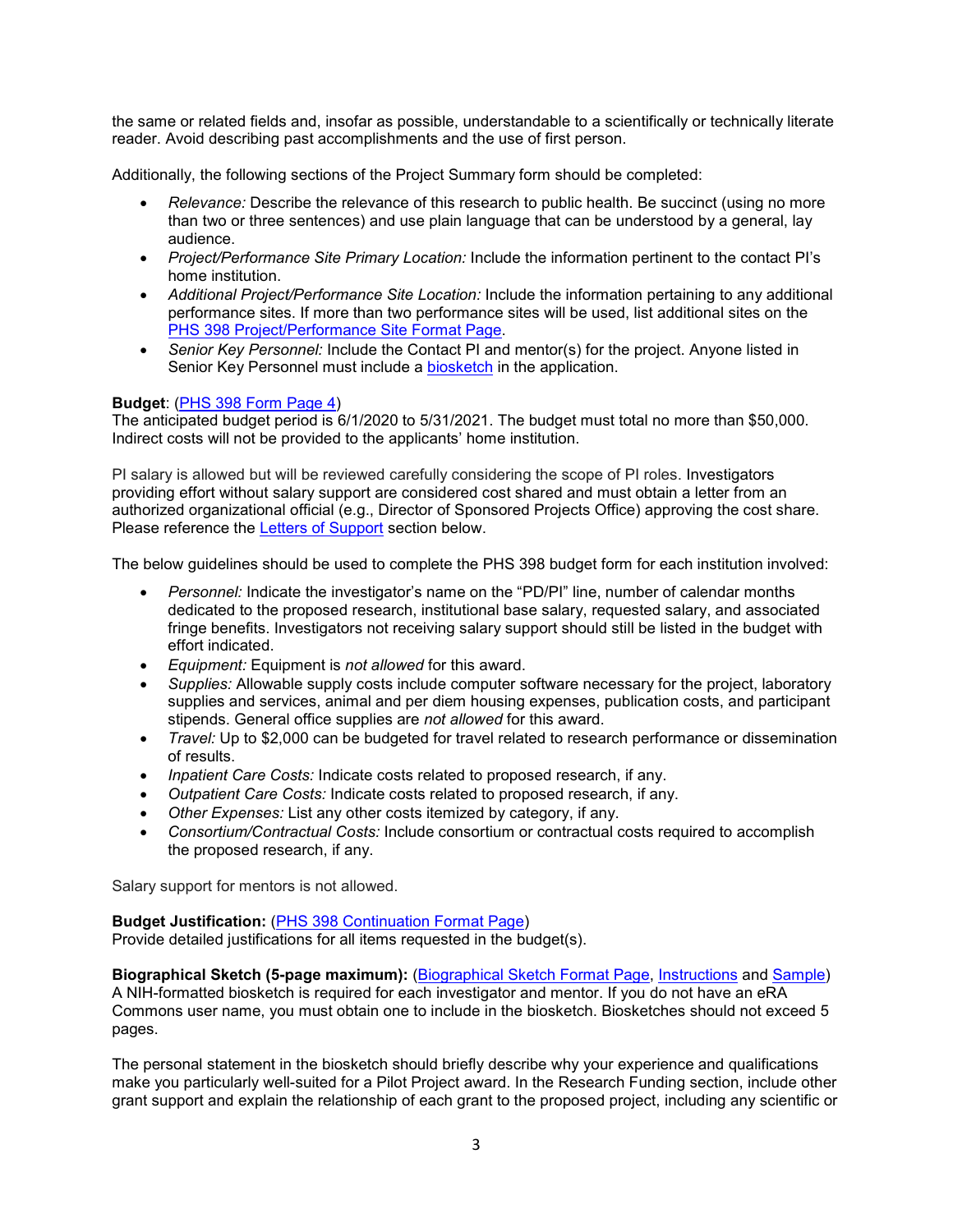budgetary overlap. Please adhere to the NIH guidelines for your biographical sketch.

### **Resources:** [\(PHS 398 Resources](https://grants.nih.gov/grants/funding/phs398/398_resources.docx) Format page)

Describe space, equipment, and other facilities available for the applicants to accomplish this research project. The Resources Format page must be completed for each Performance Site listed on PHS 398 Form Page 2.

#### **Checklist:** [\(PHS 398 Checklist Form Page\)](https://grants.nih.gov/grants/funding/phs398/checklist.pdf)

Complete **Section 3 only**, "Facilities and Administrative Costs" using the home institution's F&A rate.

#### **Research Plan (6-page maximum)**: [\(PHS 398 Continuation Format Page\)](https://grants.nih.gov/grants/funding/phs398/398_continuation.docx)

The format of the Research Plan should follow the outline below exactly. Begin each section of the Research Plan with a section header (e.g., Specific Aims, Significance, etc.).

- *Specific aims:* Describe the goals and objectives of the research project (up to ½ page).
- *Significance* Include overall significance of the project, including relevance to goals of the CPVB COBRE, and plans for use of data from pilot project for subsequent independent funding. (up to  $\frac{1}{2}$  page).
- *Innovation:* Describe both the conceptual and technical innovation of the proposed project (up to 1/2 page).
- *Approach:* Describe the experimental design and methods, including an appropriate analysis plan. Present preliminary data if available (up to 4 pages).
	- $\circ$  Up to  $\frac{1}{2}$  page of the 4-page approach should focus on detailing the statistical analysis plan for the proposed project.
- Timeline: Include approximate completion dates for the defined specific aims and above outlined [awardee responsibilities](#page-1-0) (up to 1/2 page).

#### **References**

Provide a bibliography of any references cited in the Research Plan. Not included in 6-page limit.

#### **Future Funding Plans (500-word maximum, submitted in UFunds)**

Describe plans to submit applications for future funding. This response should not be uploaded but submitted via the appropriate UFunds query field.

The below table summarizes required proposal content outlined in this section:

| <b>Section</b>                         | -1-1-1-1-1-<br><b>Description</b>                                                                                                                                                                                  | <b>Limits</b>         |
|----------------------------------------|--------------------------------------------------------------------------------------------------------------------------------------------------------------------------------------------------------------------|-----------------------|
| <b>Face Page</b>                       | Provide the requested administrative information.                                                                                                                                                                  | n/a                   |
| <b>Project Summary</b>                 | Complete the Project Summary, Relevance, Project/Performance<br>Site Primary Location, and Senior Key Personnel.                                                                                                   | n/a                   |
| <b>Budget</b>                          | Complete Page 4 of the NIH 398 form for each institution requesting<br>support.                                                                                                                                    | n/a                   |
| <b>Budget</b><br><b>Justification</b>  | Provide clear, succinct justification for each requested budget item<br>for each institution requesting support.                                                                                                   | n/a                   |
| <b>Biographical</b><br><b>Sketches</b> | Include for all proposed key personnel, including mentors.                                                                                                                                                         | 5 pages<br>(each)     |
| <b>Resources</b>                       | Detail space, equipment, and other resources available for research.                                                                                                                                               | n/a                   |
| <b>Checklist</b>                       | Complete Section 3 of PHS 398 Resources Format page.                                                                                                                                                               | n/a                   |
| <b>Research Plan</b>                   |                                                                                                                                                                                                                    | 6 pages               |
| Specific Aims                          | Project specific aims.                                                                                                                                                                                             | $\frac{1}{2}$         |
|                                        |                                                                                                                                                                                                                    | page                  |
| Significance &<br>Innovation           | Include overall significance of the project, including relevance to<br>goals of the CPVB COBRE, and plans for use of data from pilot<br>project for subsequent independent funding.<br>(up to $\frac{1}{2}$ page). | $\frac{1}{2}$<br>page |
| Innovation                             | Outline both conceptual and technical innovation.                                                                                                                                                                  | $\frac{1}{2}$         |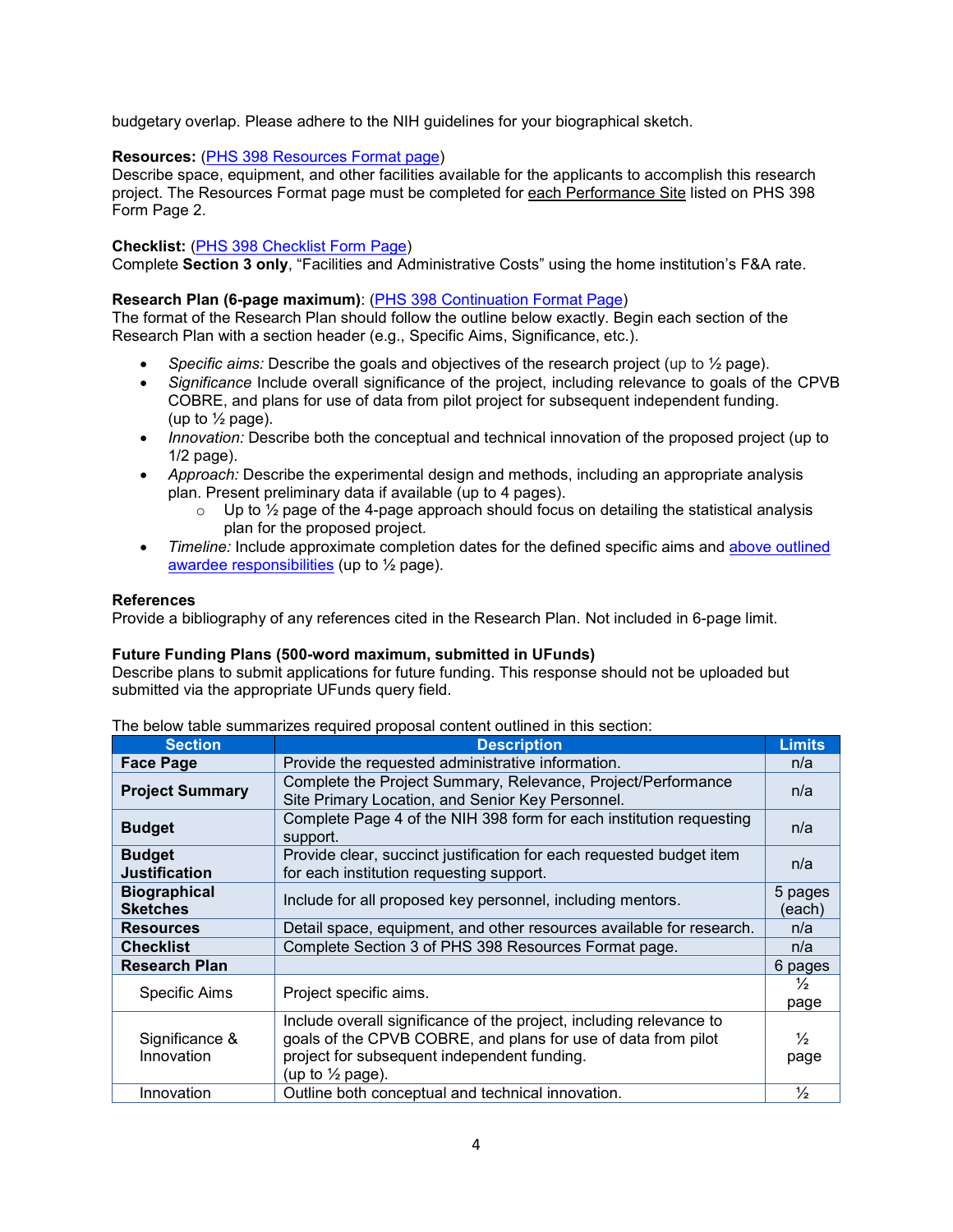<span id="page-4-0"></span>

|                                       |                                                                                                                                                                                                                                                                                                             | page          |
|---------------------------------------|-------------------------------------------------------------------------------------------------------------------------------------------------------------------------------------------------------------------------------------------------------------------------------------------------------------|---------------|
| Approach                              | Preliminary data* and research plan, including expected results,<br>alternative approaches, and analysis plan. Include discussion of<br>scientific rigor and biological variables.<br>(Note: up to $\frac{1}{2}$ page should focus on detailing the statistical analysis<br>plan for the proposed project.) | pages         |
| Timeline                              | Indicate dates for completion of Specific Aims, manuscript                                                                                                                                                                                                                                                  | $\frac{1}{2}$ |
|                                       | submission, and extramural grant applications submission.                                                                                                                                                                                                                                                   | page          |
| <b>References</b>                     | Provide citations for any references used in the Research Plan.                                                                                                                                                                                                                                             | n/a           |
| <b>Future Funding</b><br><b>Plans</b> | Describe plans to submit application for future funding.                                                                                                                                                                                                                                                    | 500<br>words  |
|                                       |                                                                                                                                                                                                                                                                                                             |               |

\*Preliminary data are encouraged, but not required.

#### Regulatory Information

If Human Subjects, Vertebrate Animals, or Biosafety/Safety Agents are used in the proposed research, be sure to address these sections as described below. Be sure to indicate the IRB and IACUC approvals or status as applicable to your proposed research. Human Subjects education certification must be up-todate and available upon request for Key Personnel.

If you answered "Yes" to the question "Are Human Subjects Involved?" on the R&R Other Project Information form, then complete the [PHS Human Subjects and Clinical Trials Information Form.](https://www.grants.gov/web/grants/forms/r-r-family.html) Per PHS Form 398. Provide IRB and/or IACUC approval(s). Provide Human Subjects education certification and Target/Planned Enrollment Table (if applicable). Applicants should complete the Study Record Form as outlined by the G.500 – [PHS Human Subjects and Clinical Trials Information instructions.](https://grants.nih.gov/grants/how-to-apply-application-guide/forms-e/general/g.500-phs-human-subjects-and-clinical-trials-information.htm)

#### **Vertebrate Animals Section**

If vertebrate animals are involved, address each point below. Provide a concise, complete description of the animals and proposed procedures. While additional details may be included in the Research Plan, the responses to the four required points must be cohesive and include enough detail.

If all or part of the proposed research involving vertebrate animals will take place at alternate sites (such as project/performance or collaborating site(s)), identify those sites and describe the activities at those locations.

Although no specific page limitation applies to this section, be succinct. Failure to address the following four points will result in the application being designated as incomplete and will be grounds for NIGMS to defer approval of the application. The three points are as follows:

- 1. Description of Procedures: Provide a concise description of the proposed procedures to be used that involve vertebrate animals in the work outlined in the "Research Plan" attachment. Identify the species, strains, ages, sex, and total numbers of animals by species, to be used in the proposed work. If dogs or cats are proposed, provide the source of the animals.
- 2. Justifications: Provide justification that the species are appropriate for the proposed research. Explain why the research goals cannot be accomplished using an alternative model (e.g. computational, human, invertebrate, in vitro).
- 3. Minimization of Pain and Distress: Describe the interventions including analgesia, anesthesia, sedation, palliative care and humane endpoints that will be used to minimize discomfort, distress, pain, and injury.

Do not use the vertebrate animal section to circumvent the page limits of the Research Plan.

#### **Biosafety/Select Agents**

Refer to [Section 5.5.11 PHS 398 Instructions.](https://grants.nih.gov/grants/funding/phs398/phs398.pdf) Indicate Institutional Safety Committee approvals.